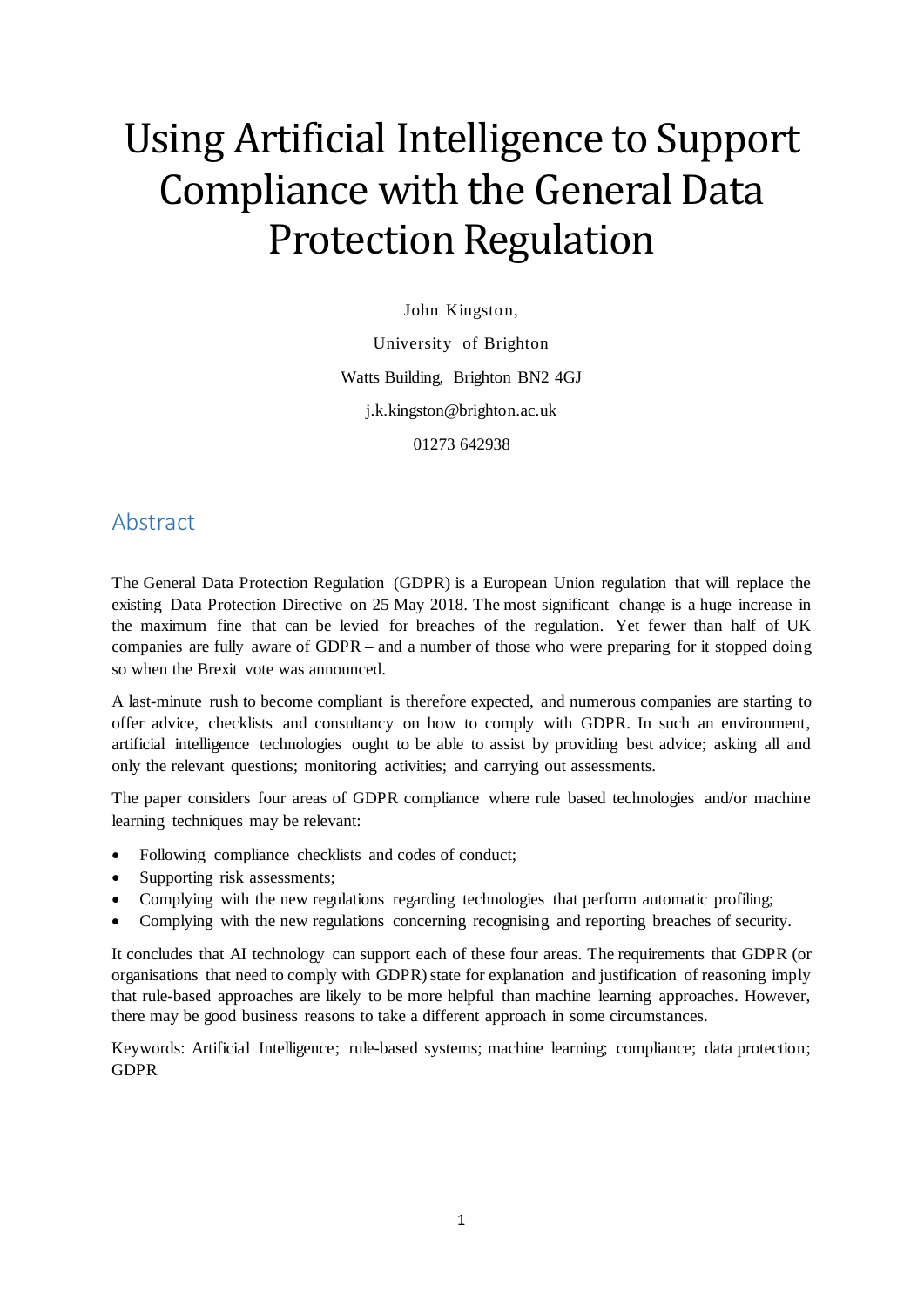## 1 Introduction

The General Data Protection Regulation (GDPR) is a European Union regulation that will replace the existing Data Protection Directive 95/46/EC on 25 May 2018. The GDPR is directly applicable in each Member State and will also apply to organisations outside the European Union that process data about EU citizens.

The GDPR introduces a number of changes from the older regulation. The most significant change is a huge increase in the maximum fine that can be levied for breaches of the regulation – 'lesser' breaches have a maximum fine of  $\epsilon 10$  million or 2% of the organisation's turnover; the upper limit for serious violations is twice as high. As an illustration, TalkTalk were fined £400,000 in 2015 for allowing hackers to access customer data; under GDPR, the likely fine would have been £59 million (Leyden 2017).

Other notable changes include:

- Individuals must give 'clear and affirmative consent' to their data being processed. Ticking a box is adequate; staying silent on the subject is not.
- IP addresses and mobile device IDs are now unquestionably defined as personal data (their status was debatable under the Data Protection Directive).
- Genetic data and biometric data are classified as "sensitive personal data".
- There is a strong incentive to pseudonymise data sets; such data is still classed as personal data but is exempted from various requirements of the GDPR. Encryption is also encouraged.
- The "right to be forgotten" established by the European Court of Justice (Google Spain v. AEPD 2014) has been extended to become a "right of erasure"; it will no longer be sufficient to remove a person's data from search results when requested to do so, data controllers must now erase that data. However, if the data is encrypted, it may be sufficient to destroy the encryption keys rather than go through the prolonged process of ensuring that the data has been fully erased.

The GDPR does relax a couple of requirements that were in the previous Data Protection Directive:

- Controllers will no longer be required to register their processing activities with a Data Protection Authority (DPA) in each member state. Instead, the GDPR imposes strict requirements on controllers to maintain their own detailed records of processing.
- Cross-border transfers of data (to certain countries) can now be conducted according to standard contractual clauses without prior approval by DPAs, or can be based on certifications. However, it is now explicitly illegal to transfer personal data out of the EU in response to a legal requirement from a third country.

These changes require significant efforts from many data processing organisations to comply; yet according to a survey of IT professionals conducted in February 2017 (Ashford 2017), less than half of UK companies are fully aware of GDPR – and a number of those who were preparing for it stopped doing so when the Brexit vote was announced. However, GDPR will become law some time before the earliest date when the UK might leave the European Union; some of its provisions apply to data processors in non-EU states; and the UK Information Commissioner's Office has stated that it will introduce a law similar to GDPR post-Brexit. A last-minute rush to become compliant is therefore expected, and numerous companies are starting to offer advice, checklists and consultancy on how to comply with GDPR.

In such an environment, artificial intelligence technologies ought to be able to assist with compliance by providing best advice; asking all and only the relevant questions; and carrying out assessments. This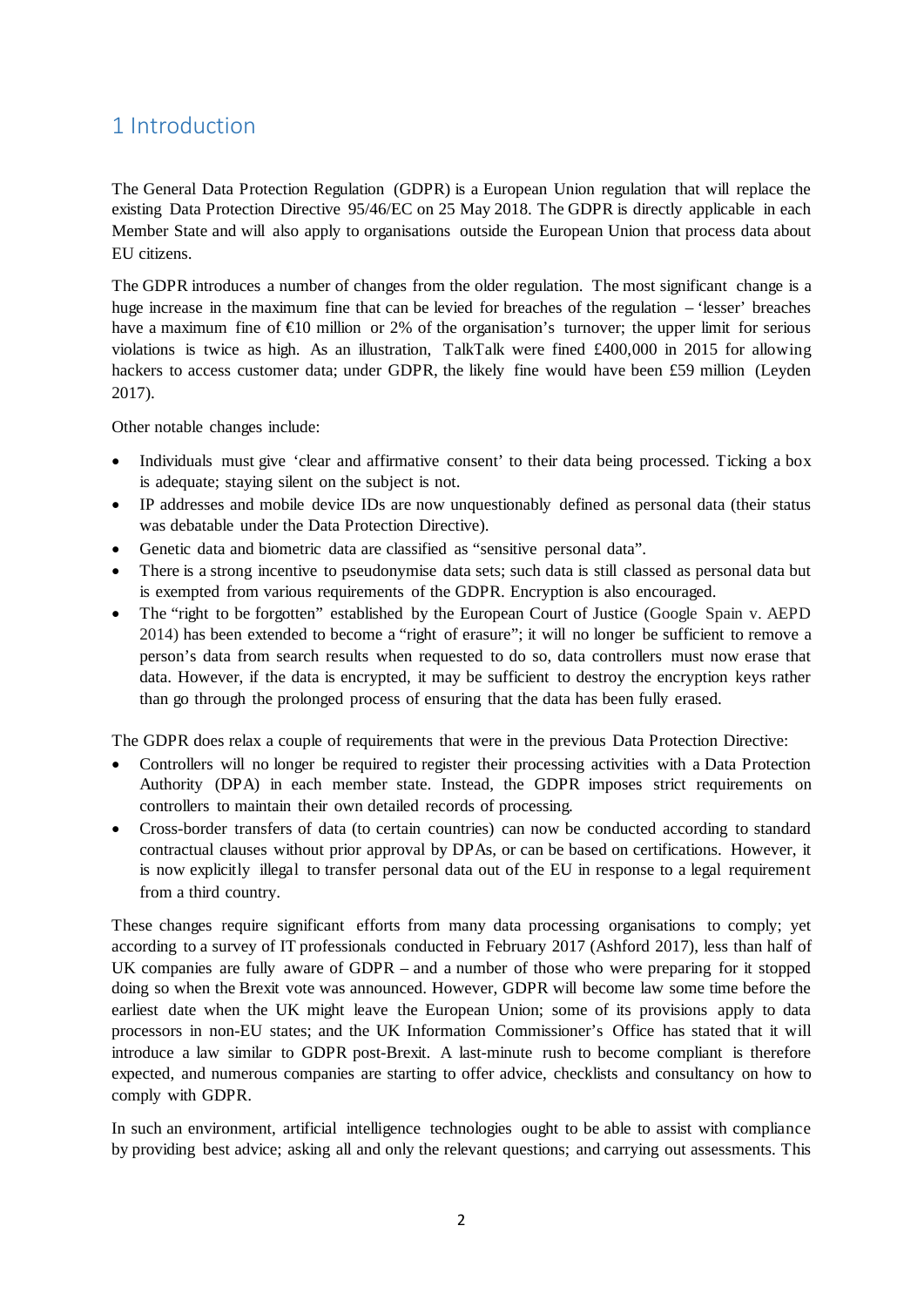paper investigates four parts of GDPR where AI technology can simplify compliance; two are primarily intended for use before the regulation comes into force, two while it is in force. These are:

- 1. Checklist interpretation: automating a compliance checklist and offering guidance on key sections.
- 2. Risk analysis: identifying activities that are high-risk, medium-risk or low-risk according to the GDPR's criteria and taking compliance measures accordingly
- 3. Giving adequate replies to requests for information about automatic profiling.
- 4. Identification and risk analysis of potential or actual data breaches.

## 2 Artificial Intelligence technologies: rule-based and machine learning

Before discussing how Artificial Intelligence technology can be applied to support compliance with GDPR, a brief overview of AI technology is needed. There are various technologies that can be classified as AI technologies. Many of them can be loosely classified into two categories: *rule-based* technologies and *machine learning* technologies.

Rule-based technologies include 'expert systems' based on forward and/or backward chaining 'production rules' and/or object-oriented programming. Their key characteristics are:

- A source of rules is required. This is usually one or more experienced humans, or one or more documents describing policy or regulations.
- The system must be designed following knowledge engineering principles, and the rules must be programmed into the system.
- The AI system then asks users questions and reasons with the answers in order to make decisions. A decision tree or similar structure is often used; if it is, the AI system will ask users all and only the relevant questions, omitting any questions which are unnecessary because of previous answers.
- The AI system can easily give explanations of its reasoning if required, by describing the rules that were triggered; the information that triggered them; and their conclusions.

For example, the X-MATE system (Kingston 1991) applies rule-based technology to mortgage application assessment. Individual rules identify combinations of information that increase the risk of mortgage default (or rather, increase one of three risks: that the applicant is poor at budgeting; that the applicant's disposable income may drop significantly due to changing circumstances; or deliberate fraud is being attempted). Each rule concludes whether a low, medium, high or very risk has been identified. These risks are then combined (by simple addition) to produce an overall risk score. On a test set of 50 cases obtained from the Bad Debts department of a top ten UK building society, with the risk threshold set just high enough for zero false positives, 95% of defaulters were identified by this system.

More recent examples of the commercial application of rule based technologies include identifying procurement fraud (Dhurandar et al 2015) and monitoring large numbers of gas turbines, steam turbines, and generators (Thompson et al 2015).

Machine learning technologies include neural networks, data mining, and genetic algorithms. Their key characteristics are:

• A large-scale source of past data is required. Some of these data are used as the training set from which associations are learned, others for validation.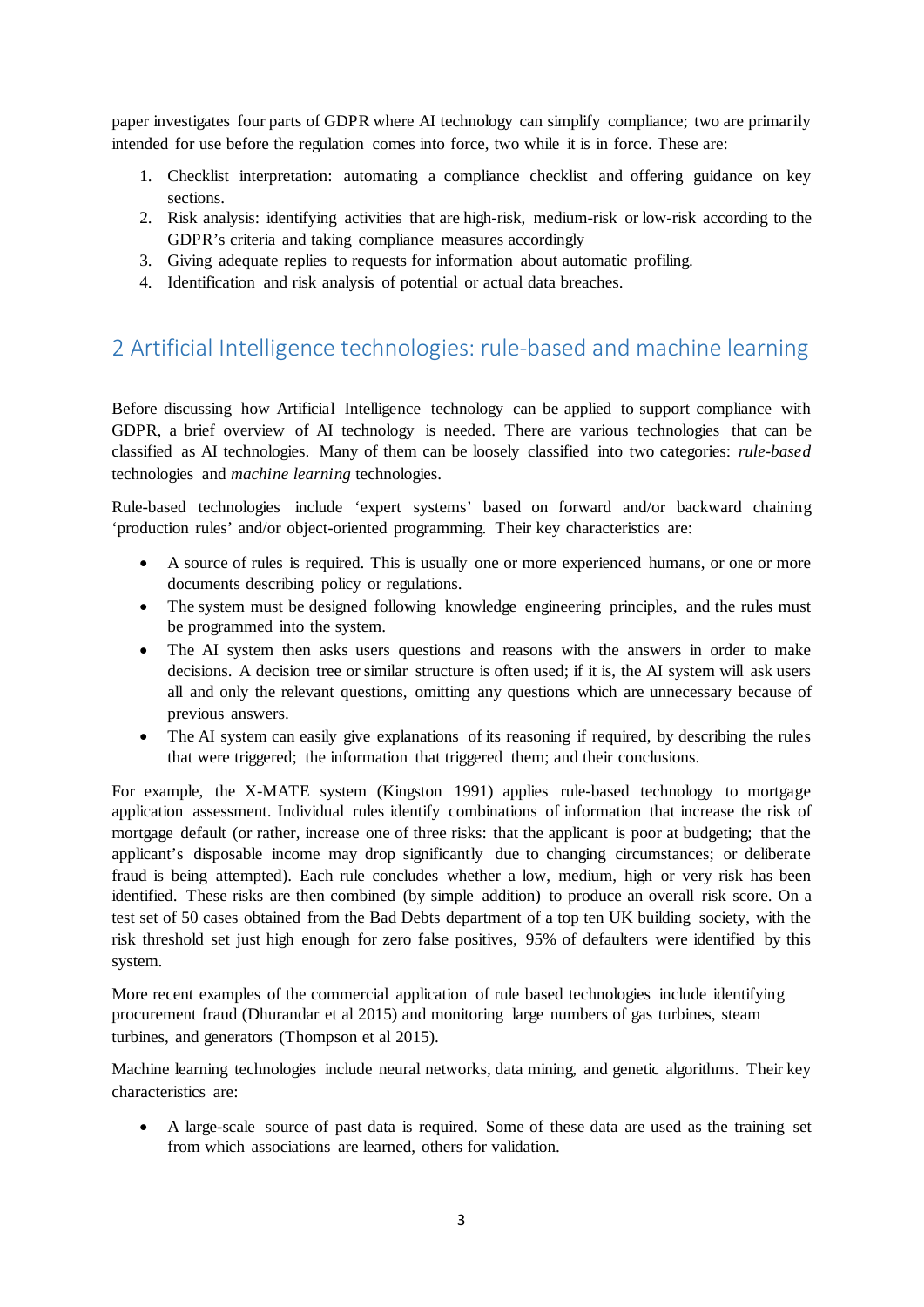- Once some parameters have been set correctly for optimal learning, the system learns associations by itself; no further programming is required.
- The associations may be presented to the user as individual links or as clusters.
- The AI system cannot explain its reasoning beyond giving information about statistical correlation of data items.

An example of machine learning is an analysis conducted of decisions made by the European Court of Human Rights which attempted to predict the outcome of cases by applying machine learning techniques to the textual content and the components of cases (Aletras et al 2016). The researchers produced a system that was 79% accurate in predicting case outcomes. They discovered that the formal facts of the case were the strongest predictor of outcomes (as would be expected); however, the topics discussed also had some predictive power. For example, when discussing whether Article 3 ("No one shall be subjected to torture or to inhuman or degrading treatment or punishment") had been violated, the presence in the case of words relating to (positive) state obligations (e.g. 'protection', 'quashed' or 'compensation'); or words relating to detention conditions (including 'access' and 'overcrowding') or to treatment by state officials ('subjected', 'force') were all indicative of a violation being found, while three further sets of words indicated that a violation was unlikely to be found.

Machine learning is both powerful and inherently often inaccurate because it makes use of all the associations that exist in the training set, whether or not they are explicit and whether or not they are well-justified. Continuing the above example, three of the 'topic' words that were found to have predictive value were the names of countries. It may be that ECtHR cases involving certain countries are statistically more or less likely to result in particular decisions, but it is highly questionable whether this should be used as a predictive factor for future cases.

#### 3 Preparing for GDPR: an AI-supported checklist

Various organisations including the Information Commissioner's Office (2017) have published textbased checklists for organisations to use when preparing to comply with GDPR. The one that will be discussed in this section (Evans (2016)) was produced by a firm of solicitors, and includes the actual text of the Regulation alongside the steps that organisations are advised to take.

One of the items on the checklist concerns data protection training. The checklist says:

"Organisations should implement a training programme covering data protection generally and the areas that are specifically relevant to their organisations, and implement a policy for determining when training should take place and when refresher training should be carried out and a process for recording when training has been completed"

The relevant section of the GDPR is Article 39:

"Data Protection Officers are under a specific obligation to implement appropriate training. Although not an express obligation for organisations where DPOs are not required, we consider it to be almost impossible to demonstrate that an organisation is able to achieve compliance without policies setting out how to comply coupled with training to bring those policies to life."

How can AI technology help organisations to implement this point from the checklist?

1. Assessment. Organisations need to determine what training is appropriate; when training should take place; and when refresher training should be carried out. Each of these is an assessment task,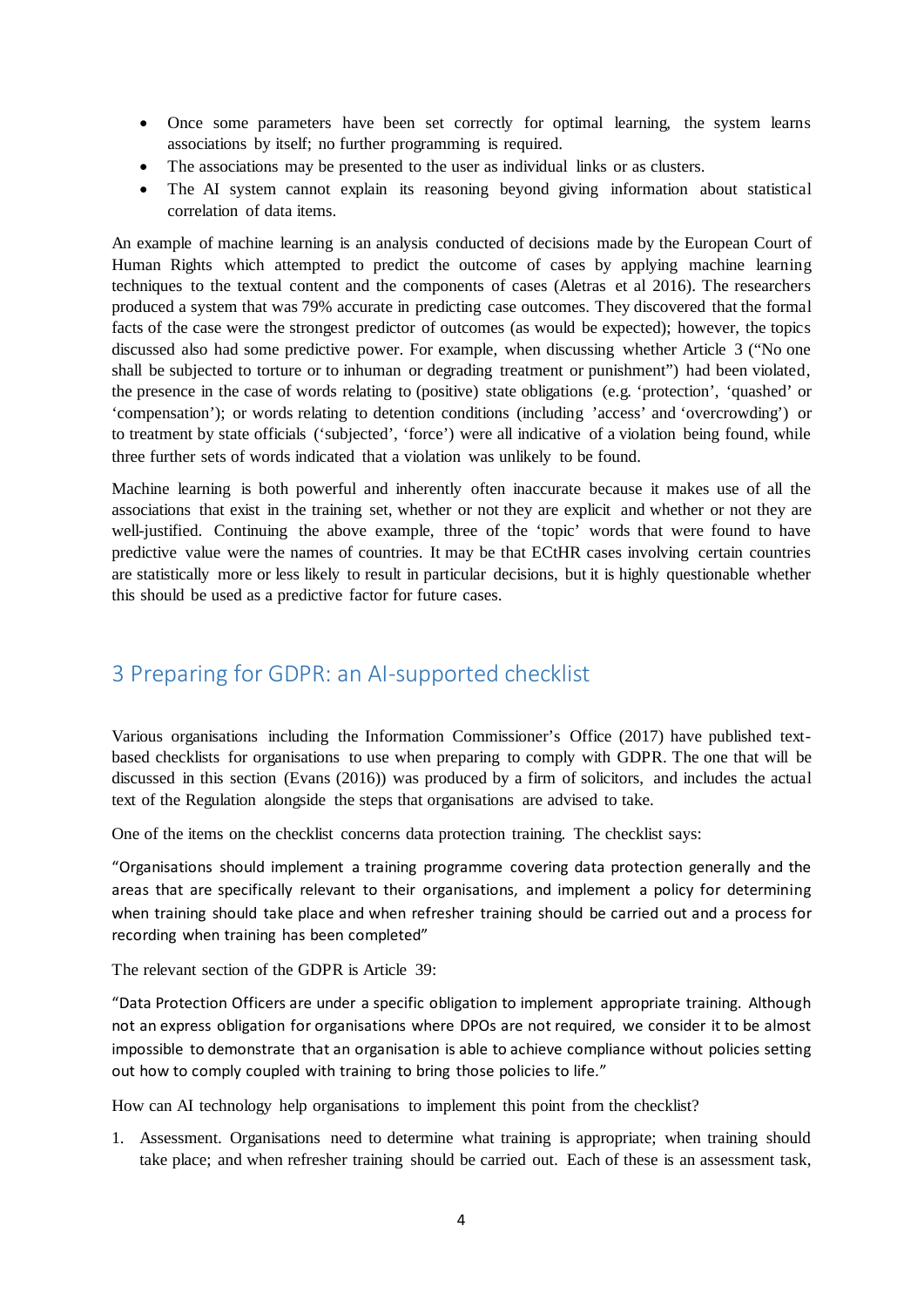and AI technologies are known to be good at assessment tasks (both examples in Section 1 are assessing how likely it is that individual cases fall into certain categories).

2. Asking all and only the relevant questions. Government legislation is often made more complex by cross-referencing i.e. in order to make a decision about one clause of the regulation, it's necessary to decide about another clause, which may refer to a third clause, and so on. Dealing with crossreferences within an information or knowledge system is a long-standing problem – Routen (1989) argues that any knowledge representation that fails to deal with such links will inevitably be impoverished – yet it is vital that any decision support system knows when to stop asking questions as well as which questions must be asked.

A good way to deal with this issue is to ask question in reverse order of dependency: rather than starting by trying to decide whether clause A applies, where A refers to (and depends on) B and B depends on C, the system starts by asking whether C applies. If C does not apply, the system never asks questions about B or A, thus saving the user time and effort. In this example, organisations need to decide whether they are required to designate a Data Protection Officer (DPO). This is covered by a different part of the checklist; the underlying parts of the Regulation are Articles 37- 39 and Recital 97. So an AI program that supported decisions about complying with the training clause would start by asking questions to determine whether organisations needed to comply with the requirement to designate a DPO. If they do not, then the questions about training will never be asked.

The knowledge that informs decision making is likely to come from the organisation's existing senior staff; from the organisation's existing policies; or from a consultant, coupled with the wording of GDPR and any other relevant regulations. The human/document knowledge sources and the requirement to ask all and only the relevant questions suggest that the most appropriate AI technology will be rule-based.

Who will be the users of such an AI system? It is likely that each organisation will carry out risk assessments once only, with the results being documented in training material or in a policy. This makes the development of an AI decision support system unnecessarily complex for a single organisation; however, it would be a useful tool for a consultancy organisation that helps many organisations make such decisions.

#### 3.1 AI-supported checklist: compliance patterns

Having decided on a rule-based approach, the question of knowledge representation arises: how should the compliance actions taken to address the provisions of GDPR be represented within the rules? A wide range of options is available, from simply copying the questions from the checklist to developing a full argumentation-based framework that justifies the solutions that the system is offering. Methodologies for developing legal knowledge based systems based on various representations are also available, such as Nwana et al (1991) which focuses on the knowledge acquisition process; van Engers (2006) which focussed on the drafting of new legislation; van Kralingen et al (1999); and Al-Abdulkarim (2016).

In practice, organisations who are guided by the system may want to see little more than the checklist questions. However, some questions will trigger discussions about how much (or how little) organisations need to do to comply with the GDPR, or how well the system's suggested approach meets the GDPR's requirements. Because of this, it is sensible for the system to employ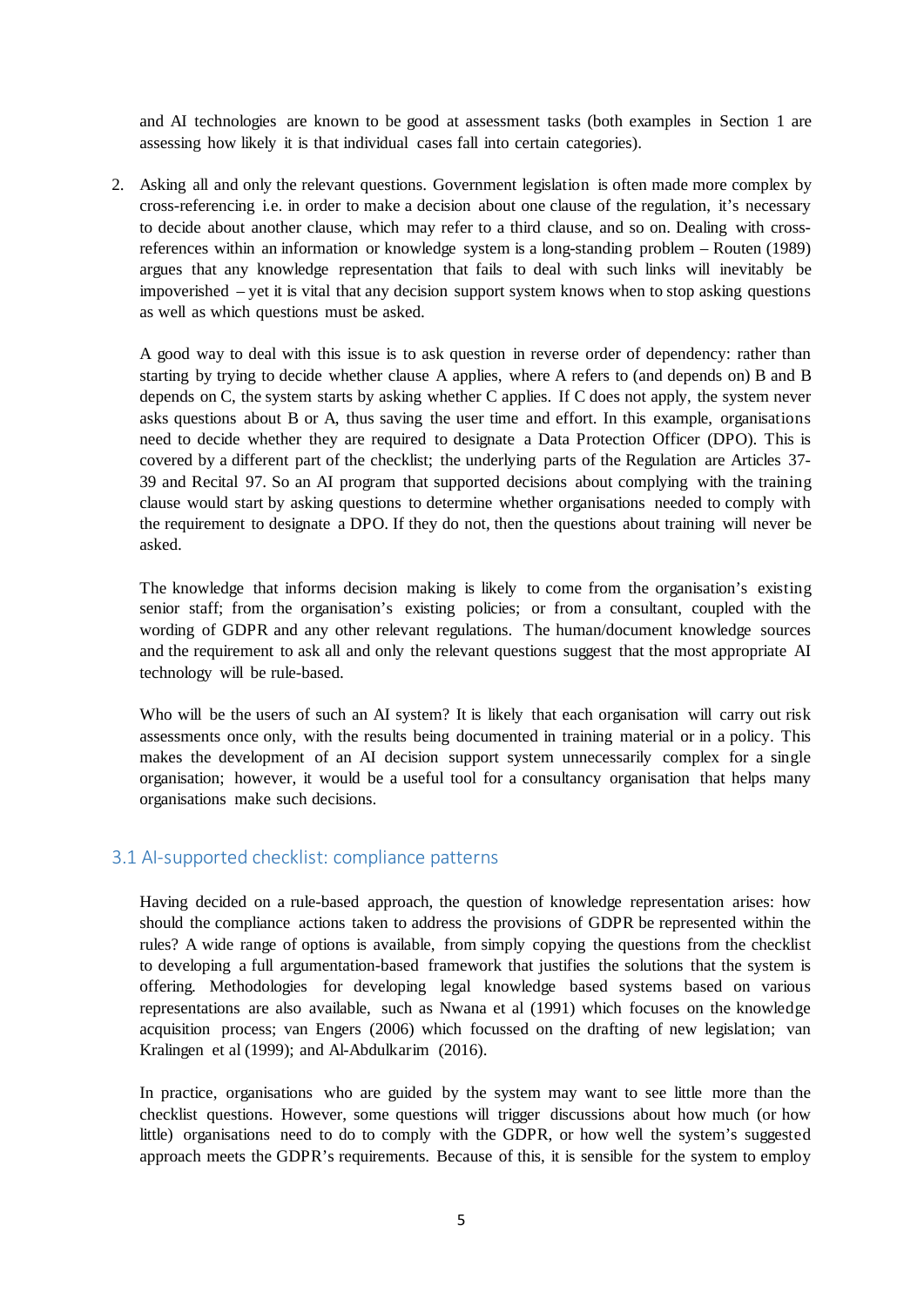a detailed underlying knowledge representation that the consultants who operate the system can refer to if needed.

Most modern "rule-based" software applications in the legal domain use an argumentation-based framework. Examples can be seen in Al-Abdulkarim et al (2016) and Gordon (2013). The suggested formalism below is based on the "compliance patterns" proposed by Muthuri et al (2017).

The "compliance patterns" approach involves detailed representation of facts and arguments at six stages: domain classification; confrontation; opening; legal interpretation argumentation; and closing. The example below described the 'opening' stage for the 'training' question outlined above:

- 1. Legal claim. The legal claim being made by the supervisory authority is that the organisation has not done enough to comply with Article 39 of the GDPR:
	- a. General rule premise: Compliance with EU Regulations is mandatory for organisations that conduct business within one or more states of the European Union.
	- b. Performance premise: To perform the activity in question, DPOs must subscribe to policies on how to comply with GDPR and offer training to bring those policies to life.
	- c. Warrant: The organisation is in breach of the GDPR if their DPO does not offer such training.
	- d. Conclusion: Therefore training must be implemented and offered.
	- e. Else: the organisation is in breach of Article 39.
- 2. Legal action:
	- a. Established rule premise: Where a valid legal claim exists under GDPR, supervisory authorities have a right to take action [Articles 51-59, especially Article 58].
	- b. Remedies premise: the organisation is potentially liable to comply with legitimate instructions from the supervisory authority and to pay any fines levied pursuant to Article 83.
	- c. Violation premise: the organisation violates the GDPR by not complying with its requirements, or not doing so adequately.
	- d. Conclusion: therefore the organisation is liable to pay/perform remedies decided by the supervisory authority.

Now let us assume that the organisation wants to challenge the legal claim and/or action above on the grounds that it isn't required to appoint a DPO by GDPR. This can be represented as follows:

- 3. Exceptional case:
	- a. Exception premise: if the organisation is not a public authority; does not have "regular and systematic monitoring of data subjects on a large scale" as one of its core activities; and does not conduct large-scale processing of "special categories of personal data" Then the organisation is not required to appoint a Data Protection Officer. [Article 37]
	- b. The case cited is an exception
	- c. Conclusion: Therefore the organisation is exempted from the Article 39 requirement for the DPO to offer training.

This example illustrates many of the benefits of such a knowledge representation within an AI-based compliance support system:

- The representation makes it easy to locate articles in GDPR that underlie certain requirements.
- The representation is fairly detailed but is relatively easy to encode in a rule-based AI system. It could be encoded using a meta-rule architecture: each clause of the Opening could be represented as a fact within the system, and meta-rules could reason with these facts to draw conclusions and to generate explanations.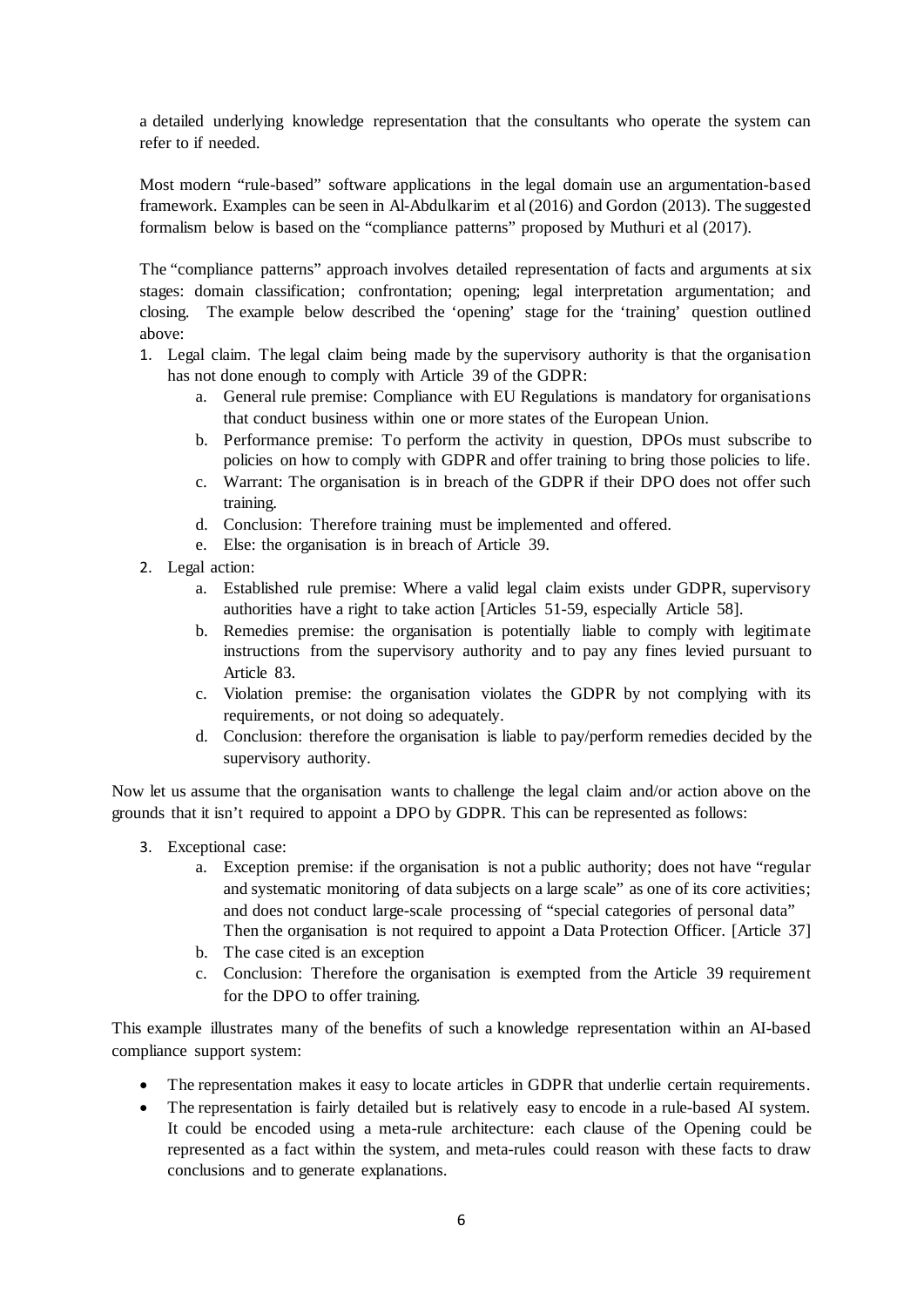• The representation highlights points on which the GDPR is unclear, and which could therefore be open to interpretation. For example, the Warrant from the Legal Claim asserts that the organisation is in breach of the GDPR if their DPO does not offer suitable training. But what if someone other than the DPO offers the training? Can training be bought in from outside providers?

Even in the above brief analysis, several possible points that require interpretation can be identified:

- DPOs are required to offer training, but do staff have to accept the offer?
- Which staff need to be trained?
- If multiple jurisdictions are involved, which supervisory authority/ies should take action?
- Who or what decides whether training is adequate or suitable?
- If an organisation does not require a DPO, does it truly have no requirement to train its staff in data processing issues? Might there be a requirement under contract or tort law?
- What do words such as "regular" and "large-scale" mean?

Highlighting decisions that are open to interpretation is an essential first step in deciding how much needs to be done to comply with the GDPR. If organisations want to interpret a statement in a way that exempts them from some aspect of compliance, they can carry out a simple test of the robustness of their view by expressing their view as an Exceptional Case; this may highlight weaknesses or issues requiring interpretation in their own arguments.

#### 4 Risk assessment

Risk assessment and risk analysis are fundamental underlying concepts of the GDPR. The regulation refers frequently to "high-risk" processing activities; Article 33 places a responsibility on data controllers to conduct an assessment for such activities, and Articles 32 and 34 require additional procedures from a data controller when processing high-risk data.

Risk analysis is also supposed to underlie the measures that data controllers take to comply with the regulation. Article 30 of the GDPR requires controllers to "ensure a level of security appropriate to the risk." Article 22 instructs controllers to "implement appropriate technical and organisational measures" that reflect "the risks […] for the rights and freedoms of individuals." Article 23, which deals with the requirement to implement privacy protection at the design stage, states that the chosen privacy measures should reflect the risk and context of the controller's processing activities, as well as the available technology and cost of implementation. And Article 79 instructs supervisory authorities to set penalties for non-compliance "having regard to technical and organisational measures implemented pursuant to Articles 23 and 30" – so risk assessment also underlies the assessment of penalties under the GDPR. [\(Maldoff](https://iapp.org/media/pdf/resource_center/GDPR_Study_Maldoff.pdf) 2017).

A collection of possible "technical and organisational measures" are spelled out in Article 32. They are:

- The pseudonymisation and encryption of personal data.
- The ability to ensure the ongoing confidentiality, integrity, availability and resilience of processing systems and services.
- The ability to restore the availability and access to personal data in a timely manner in the event of a physical or technical incident.
- A process for regularly testing, assessing and evaluating the effectiveness of technical and organizational measures for ensuring the security of the processing.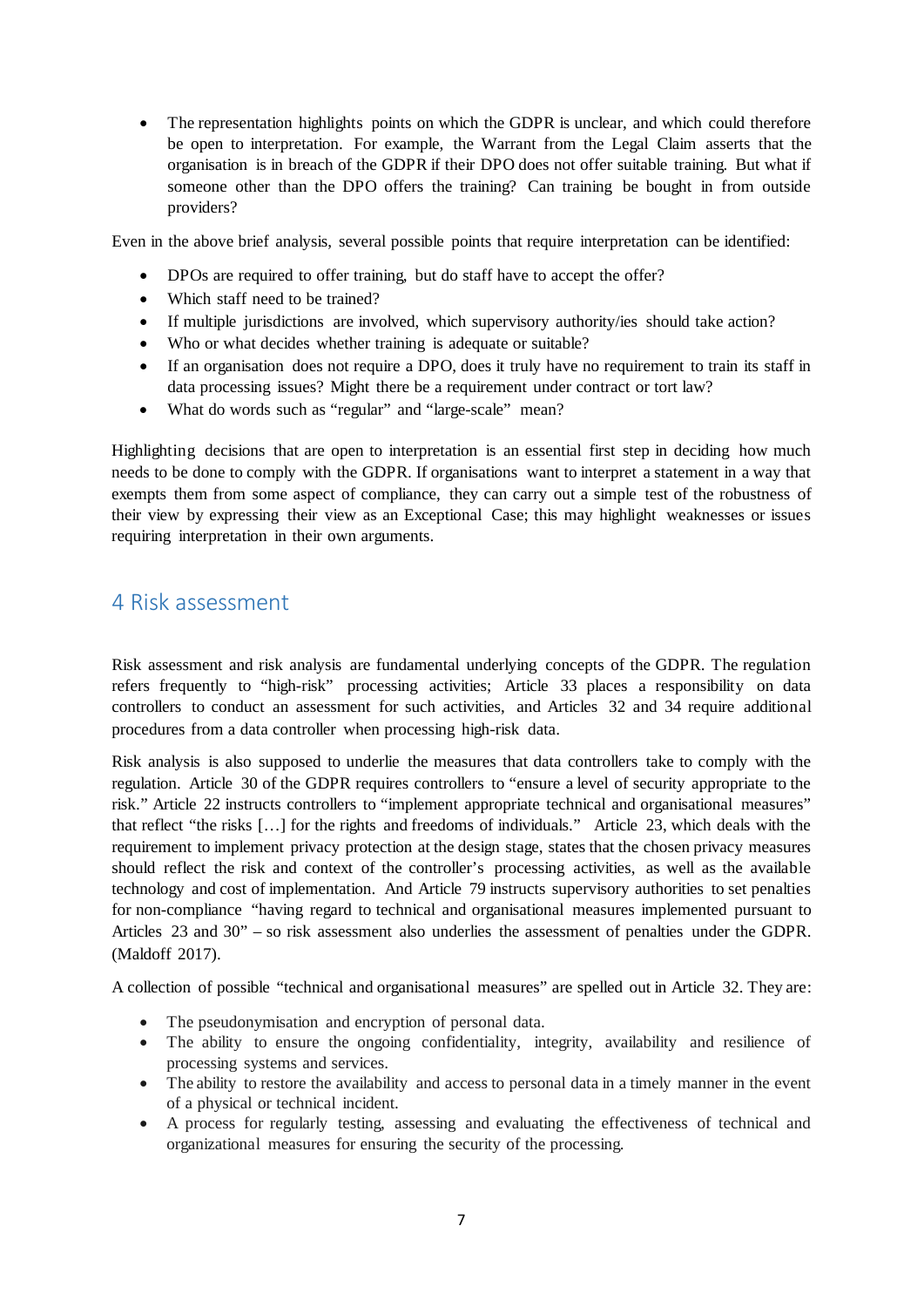The above requirements mean that organisations that process data must assess the risk posed to data subjects by their data processing activities and then do one (or both) of two things. They must either select appropriate measures to mitigate those risks, or they must identify a suitable code of conduct/certification and adapt their processing activities to comply with it (Articles 40 and 42). In either case, they must allow sufficient time after making their selection to implement the necessary changes before May 2018.

It is therefore likely that there will soon be a large demand for scarce expertise on data processing risk; the demand may even be comparable to the demand for programming skills to deal with Millennium Bug risks in 1997-1999. In such situations, AI technology can help by encoding expertise from one or a few individuals and making it more widely available; risk assessment is a task to which AI solutions have often been applied, such as the X-MATE example above. As in Section 3 above, risk assessment is a one-time decision and so any AI decision support system is likely to be developed by a consultancy rather than by data processing organisations.

The key knowledge in such a system will be an assessment of the risks, and a link between levels of risk and appropriate mitigation measures. The underlying knowledge representation must be capable of justifying the system's recommendations on both these aspects. Once again, therefore, the preferred implementation technique is likely to be rule-based.

What knowledge representation should be used? The two stages should be considered separately:

The risk assessment stage considers the risks of data loss to the rights and freedoms of individuals. In principle, therefore, it consists of a mapping between the type and volume of data being processed and the rights and freedoms that would be breached if that data was leaked or lost.

In practice, this is likely to require an argumentation-based knowledge representation derived from previous legal decisions regarding lost data, describing what the court considered to be the likely consequences of that loss. As in Section 3, there may be circumstances where organisations claim that exceptions arise; these too can be encoded in the same representation.

The knowledge that is required for such a system may be reasonably extensive, and may change as case law is established on the basis of GDPR. However it is not organisation-dependent, so as in Section 3, it may be that only consultancies who advise multiple organisations on GDPR can make a business case for developing such a system.

• The linking between levels of risk and appropriate mitigation measures should reflect "the available technology and cost of implementation" as well as the processing activities. This, therefore, is both a legal decision and a business decision. If precedents are available stating that a particular mitigation measure is suitable for a particular level of risk, and the company is happy to expend the money and time required to implement that measure, then that would be a good legal justification for applying that measure. If the company argues that certain mitigation measures are beyond its budget, then some method of weighing the need for mitigating measures against budgetary constraints is needed.

In theory, this task could require significant levels of both legal and business knowledge. In practice, it is likely that a consultant-developed AI system would simplify this decision from a point-bypoint selection of mitigating actions to a selection between a small set of standard codes of conduct or certifications. The extra cost to the organisation in implementing one or two mitigation approaches that it might not need will usually be outweighed by the reduced time needed for legal consultancy and the increased certainty that their chosen mitigating actions will meet the requirements of the GDPR.

From a commercial perspective, a consultancy that offers an AI system to support selection of riskmitigating actions might develop an 80-20 rule-based AI system. There is a knowledge engineering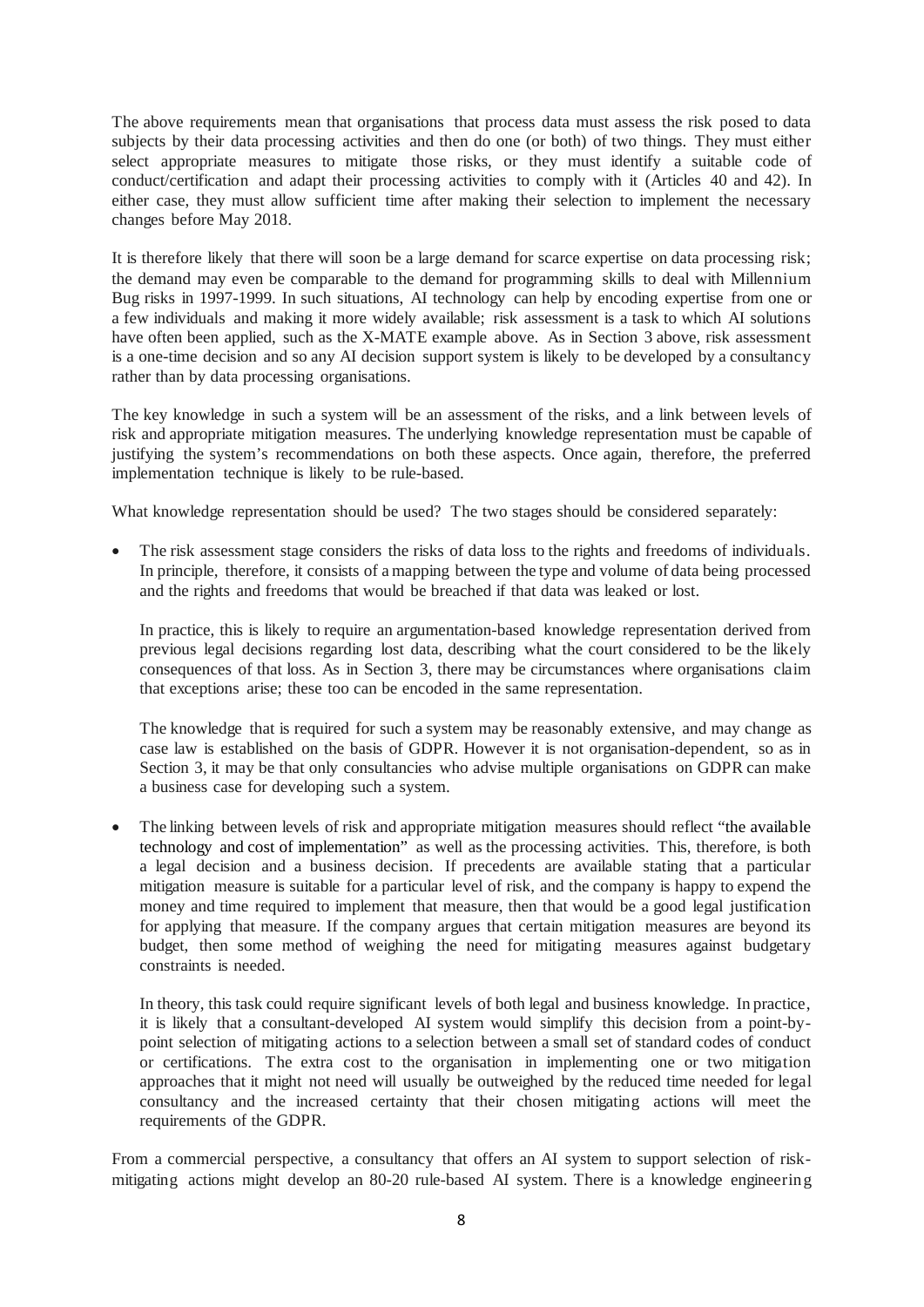'rule of thumb' (based on the Pareto Principle, originally observed by Pareto (1897) and first applied to quality control by Juran (1951)) that developing a system that covers 80% of the questions takes 20% of the time that a fully comprehensive system would take; so it would be wise to develop a system that automated a client's first consultation, asking 80% of the necessary questions, and producing a report for the consultant. The consultant would then deal with the remaining 20% of the questions, saving time and hence money for either or both parties. There are some tasks for which 80% coverage would be nowhere near adequate, but if a company requires a system that saves time for their consultant while still keeping him or her in the loop, then 80% coverage is close to ideal.

## 5 Giving adequate replies to requests for information about automatic profiling

Automatic profiling is the derivation from personal data of information that may affect how or whether companies choose to deal with that person. The best-known use is for credit scoring: estimating the likelihood that if a person is granted credit, they will repay it.

The use of technology for automatic profiling has a long history. Financial institutions have used statistics-based credit scoring systems for many years. This is a field where machine learning techniques have been widely used, often achieving decision making accuracy well in excess of the rates achieved by human decision makers.

GDPR introduces numerous new restrictions on automatic profiling if it is used for decision making. Articles 13-15 require that the data subject be given a variety of information about their rights regarding the storage and processing of their personal data, including "the purposes of the processing for which the personal data are intended." If their personal data is being used for "automatic decision making including profiling" then they are also entitled to "meaningful information about the logic involved, as well as the significance and the envisaged consequences of such processing for the data subject." Article 22 spells out the purpose of these requirements: that "the data subject shall have the right not to be subject to a decision based solely on automated processing, including profiling, which produces legal effects concerning him or her or similarly significantly affects him or her."

So does GDPR require that data subjects are given a full explanation of how their profile score was calculated in order to take decisions about them? If a full explanation is needed, then machine learning techniques are effectively unusable, and a great deal of software will have to be re-implemented before May 2018.

There are different opinions on this question within the EU. However, the wording of the regulation is important here. It is significant that the GDPR separates the "meaningful information" and the "significance of processing". It is also significant that, while the GDPR does explicitly state that data subjects have a right to "obtain an explanation of the decision reached after such assessment," it does so in Recital 71 (which is non-binding) rather than in the legally binding Articles. What is mandatory according to GDPR is that data subjects can be given enough insight into the logic of a model and the significance of that logic to have the context necessary to intelligently opt out (Burt 2017).

What does this mean in practice for automatic profiling systems based on machine learning techniques? It means that such systems will require at least the following after 25 May 2018:

• A technical description of the model. Burt (2017) suggests describing where the data comes from; the method used; and how many features are selected for.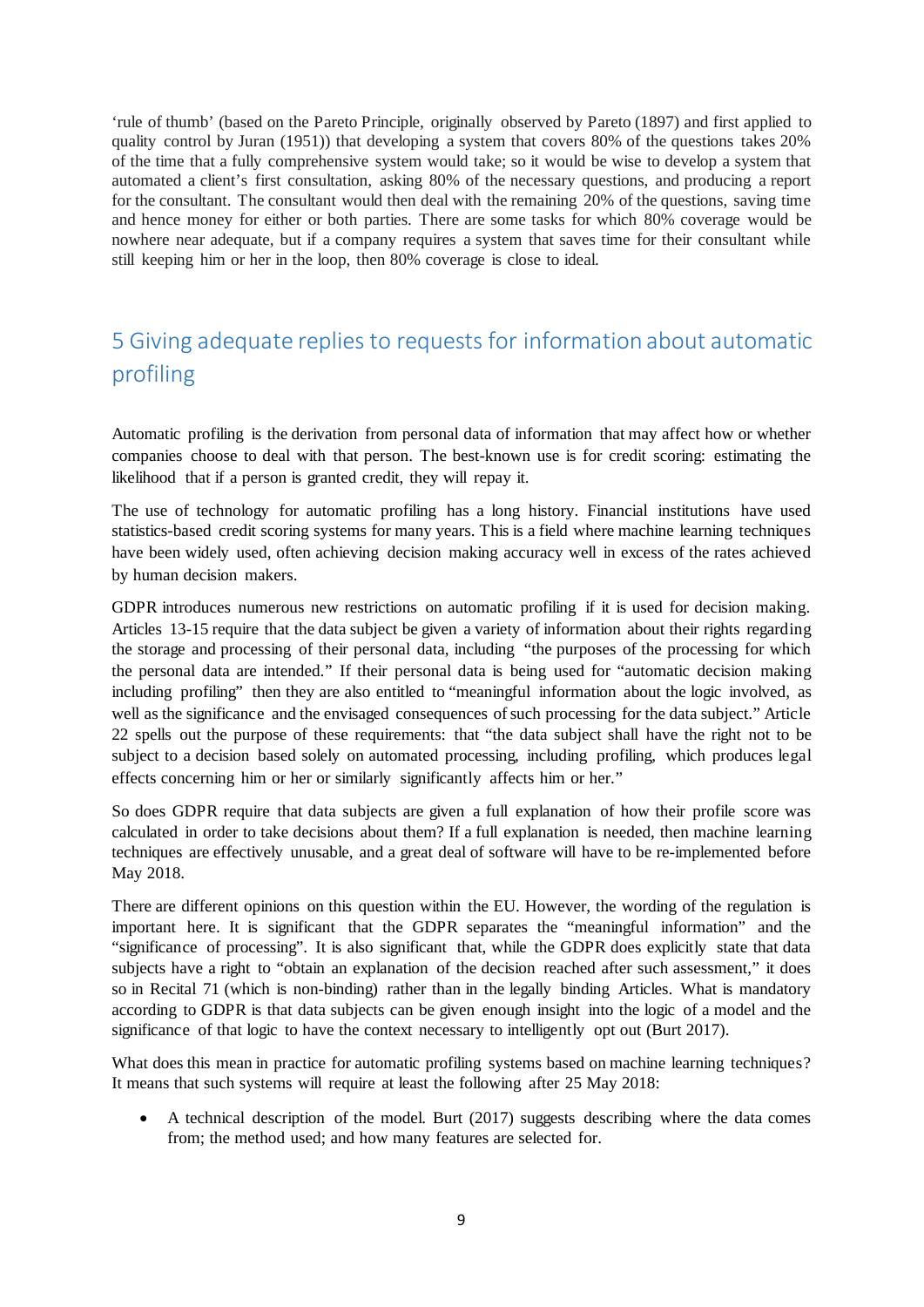• An understanding of the decision(s) that the model is used to make and the consequences of a false positive or an omission. This will help to explain not only the logic of the decision but also its significance.

Both these explanations must be at a level suitable for understanding by a data subject who might want to opt out. Burt (2017) suggests that organisations might additionally want to provide a list of the benefits of automated processing versus the downsides of opting out to help data subjects make their decision.

Rule based AI systems can meet this requirement far more easily by providing an explanation of the rules that have been triggered and the consequences of each for the data subject's profiling score. However, there is a drawback to this approach: organisations may not want to release such a detailed explanation of their business logic. A competitor who was in possession of a large enough collection of such explanations would have all the knowledge they needed to reverse engineer the organisation's system.

The best way of meeting this requirement, therefore, may not be to introduce additional AI technology. Instead, organisations will need to write technical descriptions and decision consequence documents to describe how their existing technologies work.

## 6 Identifying and assessing a potential or actual data breach

Another area where AI technology might be of use to organisations during their data processing activities is in the identification and assessment of potential or actual breaches. Article 4 defines a "personal data breach" as "a breach of security leading to the accidental or unlawful destruction, loss, alteration, unauthorized disclosure of, or access to, personal data transmitted, stored or otherwise processed." This is a more-wide-ranging definition than even the equivalent laws in US states, most of which do not consider a data breach to be actionable unless the data is exposed in public or in the course of criminal activity.

Since there is a requirement to identify data breaches that have not been publicly exposed, it is the organisation's responsibility to recognise when a breach of security has occurred. This means that the monitoring of data security is a key task.

If a breach does occur, data controllers must notify the competent supervisory authority without undue delay (i.e. within 72 hours unless reasons can be supplied why this was not feasible). However, notice is not required if "the personal data breach is unlikely to result in a risk for the rights and freedoms of natural persons" (Article 33). So organisations may well find themselves needing to perform an assessment of whether notification is required in 72 hours or less with significant financial risks if their assessment produces an incorrect answer either way.

Monitoring and assessment are both tasks that can be supported by AI technology. There are numerous examples of both rule-based systems and machine learning systems that support both monitoring (e.g. Thompson et al 2015; Vyas et al 2012) and assessment (e.g. Kingston 1991, Dhurandhar et al 2015). In this case, the inputs to the monitoring activity consist of whatever data and information is collected by the organisation's security system; so an organisation with a sophisticated network monitoring system might consider a machine learning approach, while an organisation that relies on managers to monitor employees' compliance with policies and procedures would probably benefit more from a checklist approach similar to that described in Section 3. Perhaps the checklist could be implemented as a mobile app that managers can use while at employees' desks.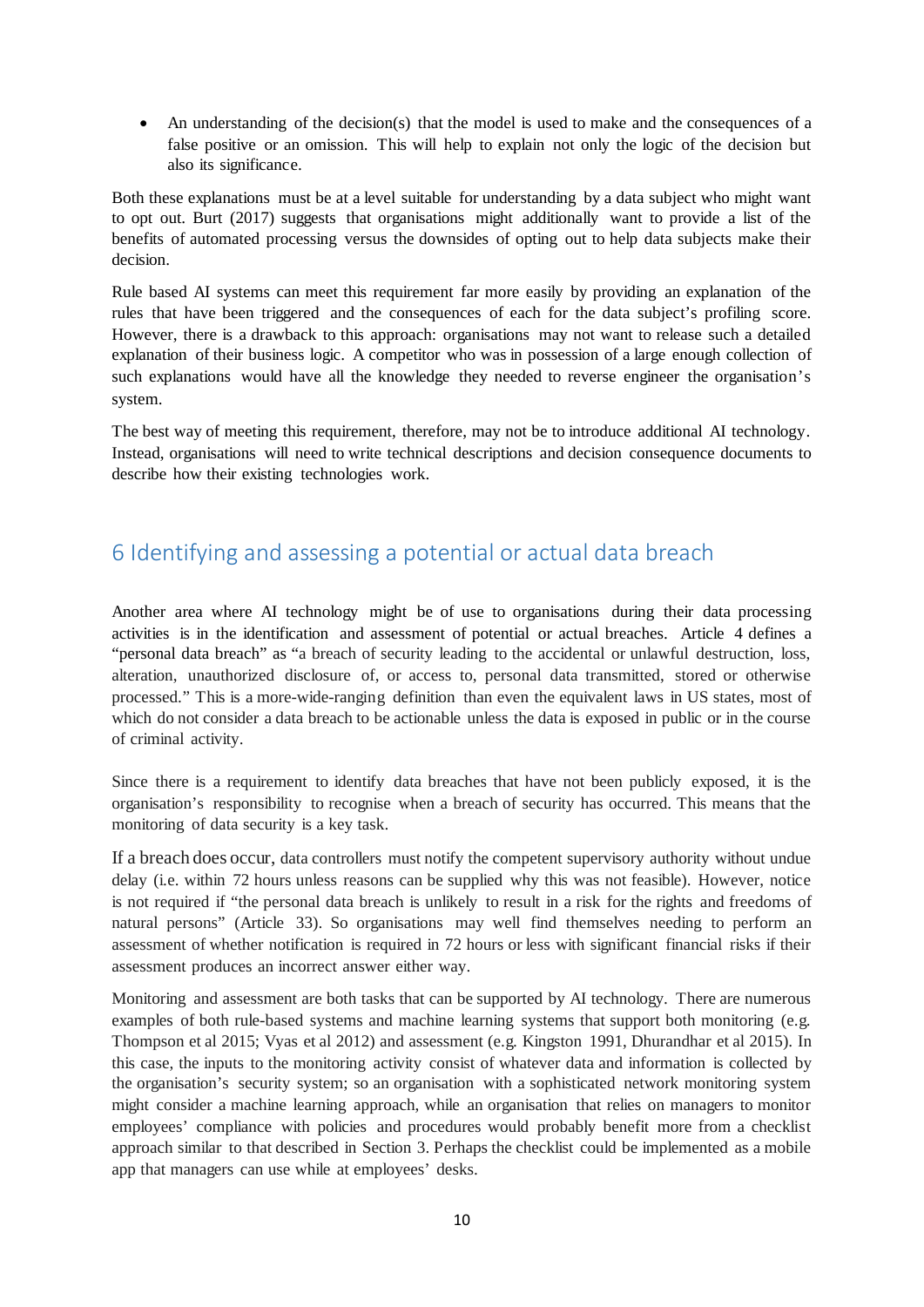The assessment of whether a breach of security, resulting in a potential or actual loss of personal data, needs to be reported to the supervisory authority is a risk assessment task, and so the arguments for an underlying AI system are similar to those discussed in Section 4. The 72-hour time limit provides a strong incentive for organisations to invest in an AI system which will be always at their disposal, rather than having to engage legal or consultancy advice in a hurry. Since the exception clause in Article 33 focusses on the likely effect of the breach on data subjects, rather than on the company's own policies, the AI system will need minimal customisation to a company's particular circumstances; so it is likely that an AI software firm might develop a package that multiple organisations can purchase and use.

The question of legal liability arises here; if the system makes an incorrect recommendation, who is legally at fault? Kingston (2016) discusses various models under which an AI system might be considered legally liable. Since GDPR appears to be largely based on strict liability, and there seems no reason to consider an AI risk assessor as an 'innocent agent' that has been incited to illegal activity unknowingly (i.e. used in a way that it was not designed for), then there is a significant likelihood that an AI system that makes an incorrect recommendation would indeed be found liable for the breach of GDPR. Because of this, any software vendor selling an AI system to help assess whether a security breach needs to be reported would be strongly advised to follow the 80-20 model recommended in Section 4, and to make it clear to purchasers that the system is a decision support system, designed to save their legal experts time in their risk assessments rather than to automate every part of the decision making process. This should provide the software vendor with a legally valid reason to assign the final responsibility for the assessment decision to the human expert rather than to the AI software.

### 7 Conclusion

The GDPR raises significant business risks for organisations that carry out data processing. AI technology can help to mitigate those risks by supporting risk assessments, monitoring and compliance checking with best practice knowledge; with time savings in availability of advice; and in asking all and only the relevant questions.

Compliance-based systems require following well-documented rules and having explicit reasons for doing so, or for choosing not to do so. Also, the GDPR regularly requires explanations of reasoning, or data processing organisations may require explanations of an AI system's reasoning to convince them that the legal arguments it is making should stand up to scrutiny. For these reason, rule-based technology is more appropriate than machine learning technology in most. However, in the one aspect of GDPR that actually requires explanations of logic to be given to data subjects who request it, it may be undesirable to give full explanations for reasons of business confidentiality.

Some of the decisions that the GDPR requires are one-time decisions for a data processing organisation, which means that the only organisations likely to make a business case for an AI system to support those decisions are consultancies who advise multiple organisations on GDPR compliance. However, all organisations are required to monitor continually for security breaches and, if a potential or actual breach occurs, to assess swiftly whether they need to notify the relevant supervisory authority. Monitoring tasks may be better carried out by machine learning than by rule based technology, especially if there is a need to detect unforeseen events or unknown patterns of symptoms.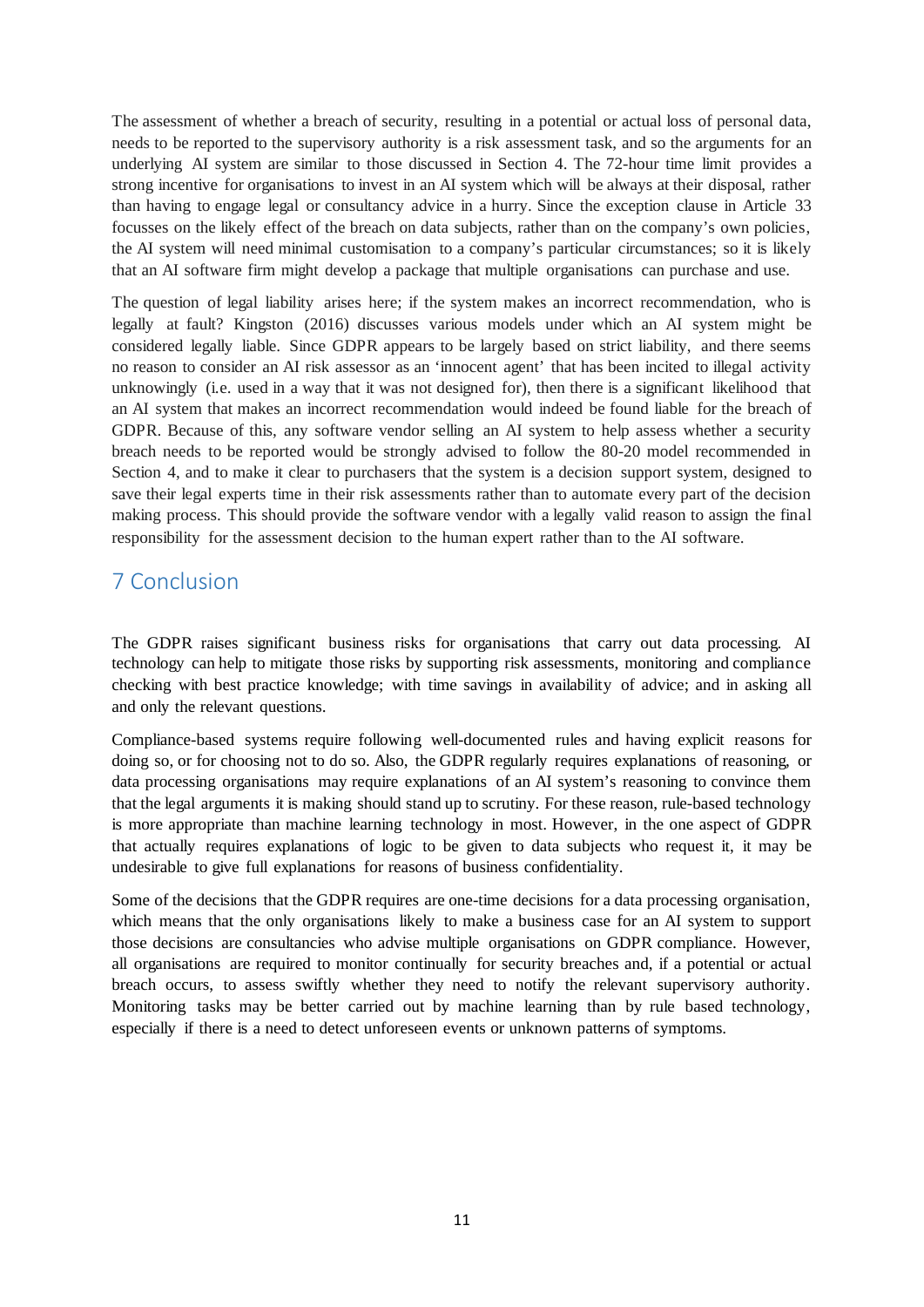#### References

Al-Abdulkarim L, Atkinson K, Bench-Capon T (2016). A methodology for designing systems to reason with legal cases using abstract dialectical frameworks. Artificial Intelligence and Law 24, 1: 1- 49.

Aletras N, Tsarapatsanis D, Preotiuc-Pietro D, Lampos V (2016). Predicting judicial decisions of the European Court of Human Rights: A natural language processing perspective. PeerJ Computer Science, 2: DOI: 10.7717/peerj-cs.93.

Ashford W. (2017), UK firms struggling to manage cyber threats, survey shows,Computer Weekly, 19 Jan 2017. http://www.computerweekly.com/news/450411265/UK-firms-struggling-to-manage-cyberthreats-survey-shows. Accessed 12 July 2017

Burt A. (2017), Is there a 'right to explanation' for machine learning in the GDPR? IAPP, Jun 1, 2017. https://iapp.org/news/a/is-there-a-right-to-explanation-for-machine-learning-in-the-gdpr/. Accessed 12 July 2017.

Dhurandhar A, Ravi R, Graves B, Maniachari G, Ettl M (2015). Robust System for Identifying Procurement Fraud. In Proceedings of the Twenty Seventh Conference on Innovative Applications in Artificial Intelligence (IAAI-15), Austin, Texas, Jan 25-29 2015, pp. 3896-3903.

Evans M. (2016). GDPR checklist. Norton Rose Fulbright LLP. http://www.nortonrosefulbright.com/files/gdpr-checklist-139465.pdf. Accessed 12 July 2017.

Google Spain SL, Google Inc. v Agencia Española de Protección de Datos, Mario Costeja González (2014), C-131/12, ECJ.

Gordon TF (2013). Introducing the Carneades web application. In Proceedings of the Fourteenth International Conference on Artificial Intelligence and Law, pp. 243-244. ACM.

Information Commissioner's Office (2017). Preparing for the General Data Protection Regulation (GDPR): 12 steps to take now. V2.0 20170525. https://ico.org.uk/media/1624219/preparing-for-thegdpr-12-steps.pdf. Downloaded 12 July 2017.

Juran J (1951). "Quality Control Handbook", McGraw-Hill.

Kingston J. (1991), X-MATE: Creating an interpretation model for credit risk assessment. In Research and Development in Expert Systems VIII: Proceedings of 11th Annual Technical Conference of the BCS Specialist Group, pp. 165-174. Cambridge University Press.

Kingston J. (2016), Artificial Intelligence and Legal Liability. In Research and Development in Intelligent Systems XXXIII: Incorporating Applications and Innovations in Intelligent Systems XXIV, Bramer M and Petridis M (eds), pp. 269-279.

Kosinski M, Stillwell D, Graepel T. (2013), Private traits and attributes are predictable from digital records of human behaviour. In Proceedings of the National Academy of Sciences of the United States of America, 110, 15, pp/ 5802-5805. DOI: 10.1073/pnas.121877211.

Leyden J. (2017), Last year's ICO fines would be 79 times higher under GDPR. The Register, 28 Apr 2017. https://www.theregister.co.uk/2017/04/28/ico\_fines\_post\_gdpr\_analysis/. Accessed 13 July 2017.